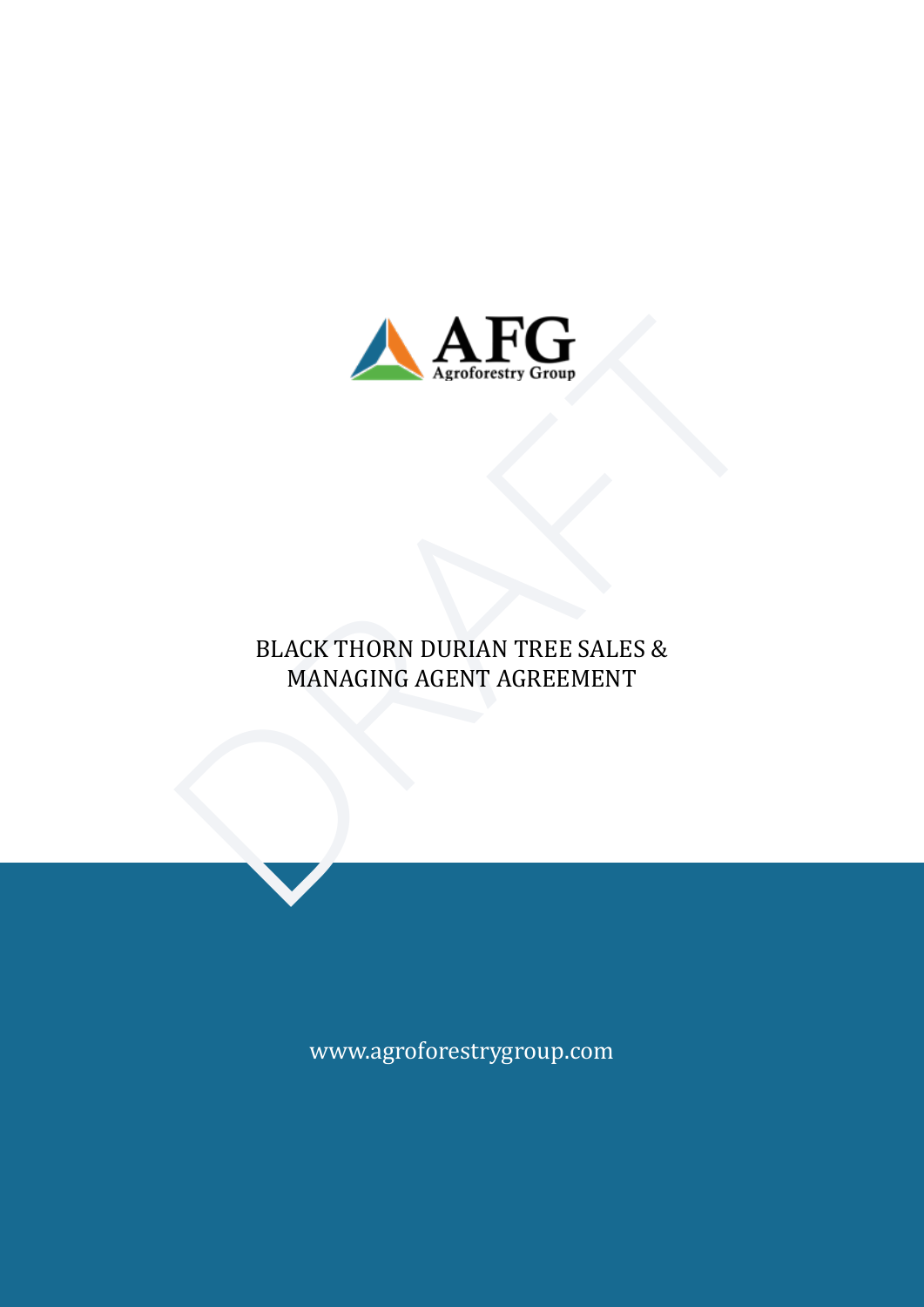# **CONTENTS**

|    |                                                                                                                                                                                                                                         | 03  |
|----|-----------------------------------------------------------------------------------------------------------------------------------------------------------------------------------------------------------------------------------------|-----|
| 1. |                                                                                                                                                                                                                                         | 04  |
| 2. | Purchase price and agreed considerations <b>CONSIDERENT PROPERTY</b>                                                                                                                                                                    | 04  |
| 3. |                                                                                                                                                                                                                                         | 04  |
| 4. |                                                                                                                                                                                                                                         | 04  |
| 5. | Lessor's representation <b>Executive Construction</b>                                                                                                                                                                                   | 04  |
| 6. | Purchaser's obligations <b>Executive Constructs</b>                                                                                                                                                                                     | 04  |
| 7. | Appointment of managing agent manual continuum contract and a contract of managing agent manual contract of the contract of the contract of the contract of the contract of the contract of the contract of the contract of th          |     |
| 8. | Duties and responsibilities of managing agent <b>manual control and the control of managing</b> agent manual control of the control of the control of the control of the control of the control of the control of the control of th     | 05  |
| 9. | Harvest of durian & intercrops <b>contract to the contract of durian &amp; intercrops</b> 06                                                                                                                                            |     |
|    | 10. Sale of durian and intercrops <b>manual contract of the contract of the contract of durian and intercrops</b>                                                                                                                       | 06  |
|    |                                                                                                                                                                                                                                         |     |
|    | 12. Payment <b>contract and the contract of the contract of the contract of the contract of the contract of the contract of the contract of the contract of the contract of the contract of the contract of the contract of the </b>    | 07  |
|    | 13. Dispute resolution <b>contract to the contract of the contract of the contract of the contract of the contract of the contract of the contract of the contract of the contract of the contract of the contract of the contra</b>    | 07  |
|    | 14. Miscellaneous <b>contract and the contract of the contract of the contract of the contract of the contract of the contract of the contract of the contract of the contract of the contract of the contract of the contract o</b>    | 07  |
|    | 15. Signatures <b>Executive Structures 15.</b> Signatures <b>Executive Structure in the Structure Structure Structure in the Structure Structure in the Structure of the Structure of Structure in the Structure of the Structure o</b> | .08 |
|    |                                                                                                                                                                                                                                         | 09  |
|    |                                                                                                                                                                                                                                         | 09  |
|    |                                                                                                                                                                                                                                         | .09 |
|    |                                                                                                                                                                                                                                         | 09  |
|    |                                                                                                                                                                                                                                         | 09  |
|    |                                                                                                                                                                                                                                         |     |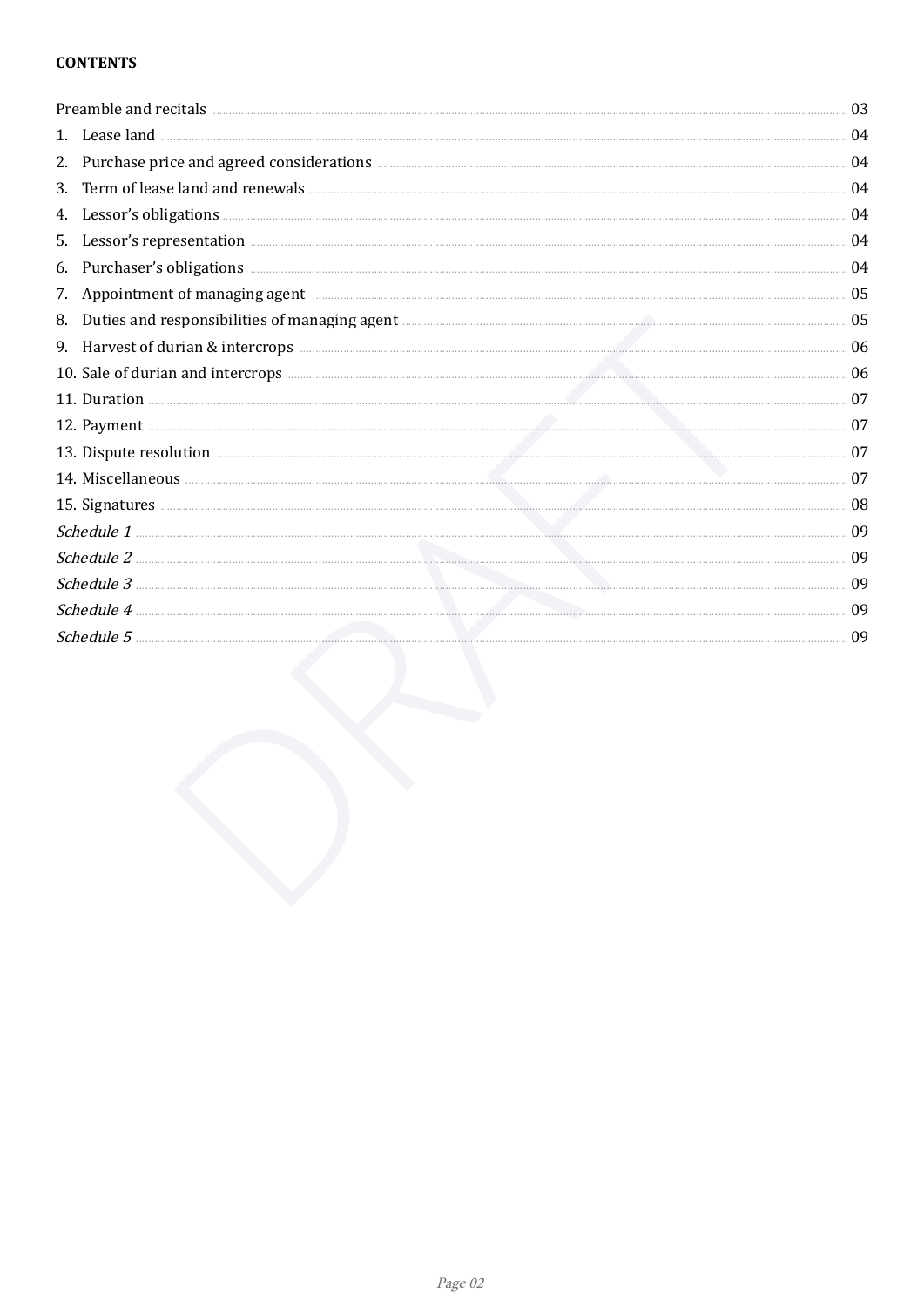#### AGREEMENT NUMBER

#### THIS AGREEMENT is made on

#### BETWEEN:

- 1) **The Party** whose name and particulars are set out in Schedule 1 (the "**Purchaser**"); and
- 2) **AGROFORESTRY GROUP LIMITED** (Company Registration No. 2186793), a company incorporated in Hong Kong and having its registered address at Unit 914, 9th Floor, Houston Centre, No. 63 Mody Road, Tsim Sha Tsui East, Kowloon, Hong Kong (the "**Seller**" or "**Lessor**"), and
- 3) **AGROFORESTRY MANAGEMENT SDN. BHD.** (Company Registration No. 1294442-D), a company incorporated in Malaysia and having its registered address at No. 2A-1 Jalan Rampai Niaga 2, Rampai Business Park, Kuala Lumpur, Malaysia 53300 (the "**Managing Agent**").

(Herein referred to as "Party" or "Parties")

#### **WHEREAS:**

The Purchaser is desirous of acquiring Black Thorn Durian trees from the Seller, brief details of which are set out in Schedule 2 (the "Trees") which are already planted and growing healthy as of the date of this Agreement on the plot number in the Plantation set out in Schedule 2 (the "Plot"), and the Seller is willing to sell the Trees to the Purchaser and provide land-use for the plot, subject to the terms and upon the conditions set out in this Agreement.

#### **RECITALS:**

- A. The Lessor is the leasehold owner of the land as described in Schedule 2 ("Plantation Land") and the Lessor has sub-divided the Plantation Land into smaller plots and those plots are suitable for a Black Thorn Durian tree plantation and for the planting of other crops.
- a and having its registered address at No. 2A-1 Jalan Rampai Niaga 2, Rampai Busines:<br>falaysia 53300<br>
aging Agent").<br>
to as "Party" or "Parties")<br>
desirous of acquiring Black Thorn Durian trees from the Seller, brief detai B. By this Agreement the Lessor shall provide to the Purchaser a land-use plot(s) on the Plantation Land ("Lease Land") together with the number of Black Thorn Durian Trees specified in Schedule 2 herein ("Trees") as of the date of this Agreement for an agreed consideration also known as acquisition cost specified in Schedule 3 ("Acquisition Cost") and for a land-use as specified in Schedule 3 ("Term") commencing on the date of this Agreement subject to the terms and conditions set out in this Agreement.
- C. The Lessor has communicated to the Purchaser who acknowledges his awareness that the use of the Lease Land shall be for the purpose of maintaining and harvesting of the Trees at the times to be determined by the Purchaser within the Term and such other crops as the Purchaser may determine from time to time on an intercropping basis.
- D. The Lessor represents and warrants that the Lease Land is created subject to any conditions, term, period, rights, easements, restrictions, rights of way, covenants, securitisation, encumbrances, charges, impositions, other matters of record, and zoning and building laws, ordinances, regulations, and codes affecting or governing the Plantation Land or that may affect and govern the Lease Land after the execution of this Agreement, and all matters that may be disclosed by inspection or survey.
- E. Subject to the terms and conditions in this Agreement, during the Term the Purchaser has the full rights as owner of the Lease Land to maintain and harvest the Trees and the Purchaser also has the full rights to appoint a third party to maintain and/or harvest the Trees and, further, the Purchaser shall also have the right to plant such other crops on the Lease Land as the Purchaser may determine from time to time on an intercropping basis.
- F. The Purchaser acknowledges that at the end of the Term, the Purchaser shall be required to surrender the Lease Land vacant of purchaser's personal possessions to the Lessor.
- G. The Purchaser desires to appoint the Managing Agent to manage and maintain the Trees, harvest and sell the Black Thorn Durian fruit (the "Durian") resulting from the Trees and harvest on their behalf during the term (the "Term"), subject to the terms and upon the conditions in this Agreement.
- H. The Purchaser is agreeable to the Managing Agent having the right to grow and harvest other crops (the "Intercrops") on the Plantation as it determines from time to time on an intercropping basis.
- I. The Managing Agent is, at the request of the Purchaser, agreeable to managing and maintaining the Trees on behalf of the Purchaser, subject to the terms and upon the conditions in this Agreement.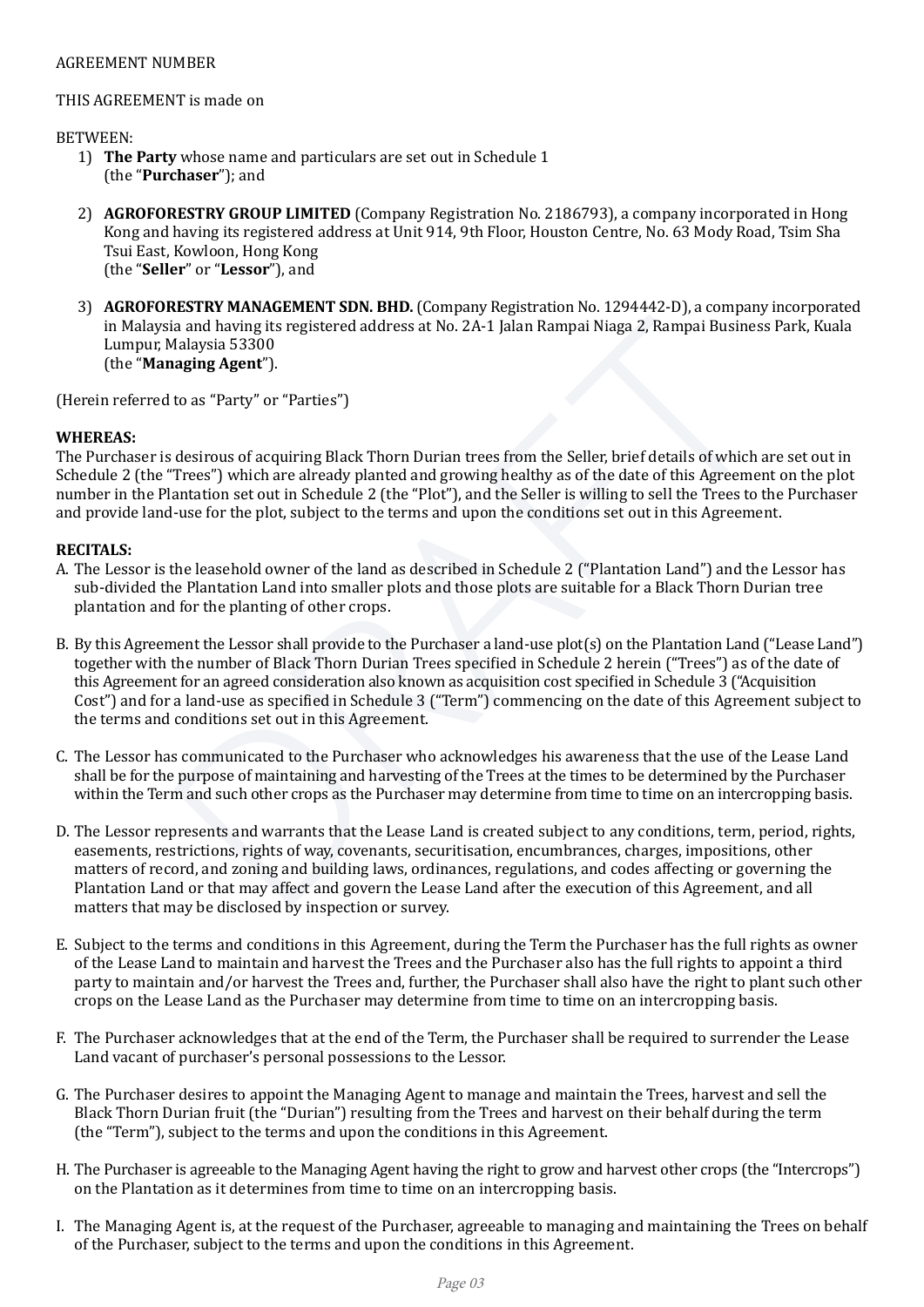# **The parties mutually agree as follows:**

# **1. LEASE LAND**

- 1.1. The Lessor agrees to provide from the Lease Land a land-use plot(s) to the Purchaser subject to the terms and conditions of this Agreement.
- 1.2. The agreed consideration also known as the acquisition cost ("Acquisition Cost") shall be the amount specified in Schedule 3 and shall be paid by the Purchaser on the date of this Agreement or on a date mutually agreeable by all parties.

## **2. PURCHASE PRICE AND AGREED CONSIDERATIONS**

- 2.1. Unless otherwise agreed between the Purchaser and Lessor, the Purchase Price shall be paid in full in one lump sum forthwith upon the execution of this Agreement.
- 2.2. The Purchase Price shall not be refunded (whether in whole or in part) under any circumstances whatsoever.

#### **3. TERM OF LEASE LAND AND RENEWALS**

- 3.1. The duration of this agreement and the Purchaser's interest and rights shall be for the Term as specified in Schedule 3 commencing on the date of this agreement.
- 3.2. The Purchaser has the right to terminate this Agreement at any time during the Term by giving the Lessor six (6) months written notice without any obligation to provide reasons. Upon such termination this Agreement shall be of no further effect and neither party hereto shall have any further claims, actions or proceedings against the other in respect of or arising out of this Agreement.
- 3.3. There shall be no option to renew this Agreement.
- examples the same mode tendent of the purchase of the particle plane of the plane of the same properties and the Purchaser's interest and rights shall be for the Term<br>and a commencing on the date of this agreement.<br>In the 3.4. If for any reason whatsoever the Lessor being a company, enters into an amalgamation, reconstruction, restructuring exercise or liquidation whether compulsory or voluntary the rights of the Purchaser hereby granted shall remain intact and any successor-in-title to the Lessor's rights of ownership in respect of the Plantation Land and, more particularly, the Lease Land, shall recognise the rights of the Purchaser granted in this Agreement.

#### **4. LESSOR'S OBLIGATIONS**

- 4.1. The Lessor hereby covenants with the Purchaser that:
	- (a) Upon the Purchaser paying the Purchase Price and observing the stipulations on its part herein contained the Purchaser shall during the Term enjoy peacefully the Lease Land without interruption by the Lessor or any person lawfully claiming under or in trust for the Lessor.
	- (b) To permit the Purchaser and its agents, tenants, servants, workmen, visitors and licensees and all other persons having the right with or without transport at all times hereafter by day during the hours between 7.00 a.m. and 7.00 p.m. for the duration of the Term, full and free right of access to and from the Lease Land for the purpose of the Purchaser's business of operating the plantation but not for any other purpose.
	- (c) Not to create any licenses, assignments, concessions, interest or right in any manner whatsoever or enter any similar arrangement in respect of the Lease Land with any other party.

# **5. LESSOR'S REPRESENTATION**

- 5.1. The Lessor hereby represents and warrants to and undertakes with the Purchaser that:
	- (a) At the date of this Agreement there is no known outstanding claim, demand or liabilities of any kind whatsoever whether arising by statute or otherwise in respect of the Plantation Land.
	- (b) The Lessor is the legal and beneficial leaseholder of the Plantation Land and the Lessor has the right and title to enter this Agreement and to give effect thereto.
	- (c) The Lessor shall use its reasonable endeavour to procure the assistance and co-operation of all relevant authorities to facilitate the carrying out and development of the Black Thorn Durian plantation operations undertaken by the Purchaser, provided that the Purchaser has complied with all statutory and legal requirements. Notwithstanding the foregoing the Lessor shall not incur any liability if such assistance or co-operation is not forthcoming.
	- (d) The Lease Land is suitable for planting the Trees.
	- (e) As at the time of this Agreement the Trees are healthy and free from disease.

# **6. PURCHASER'S OBLIGATIONS**

- 6.1. The Purchaser covenants with the Lessor:
	- (a) To use the Lease Land for the growing of Black Thorn Durian trees and other crops.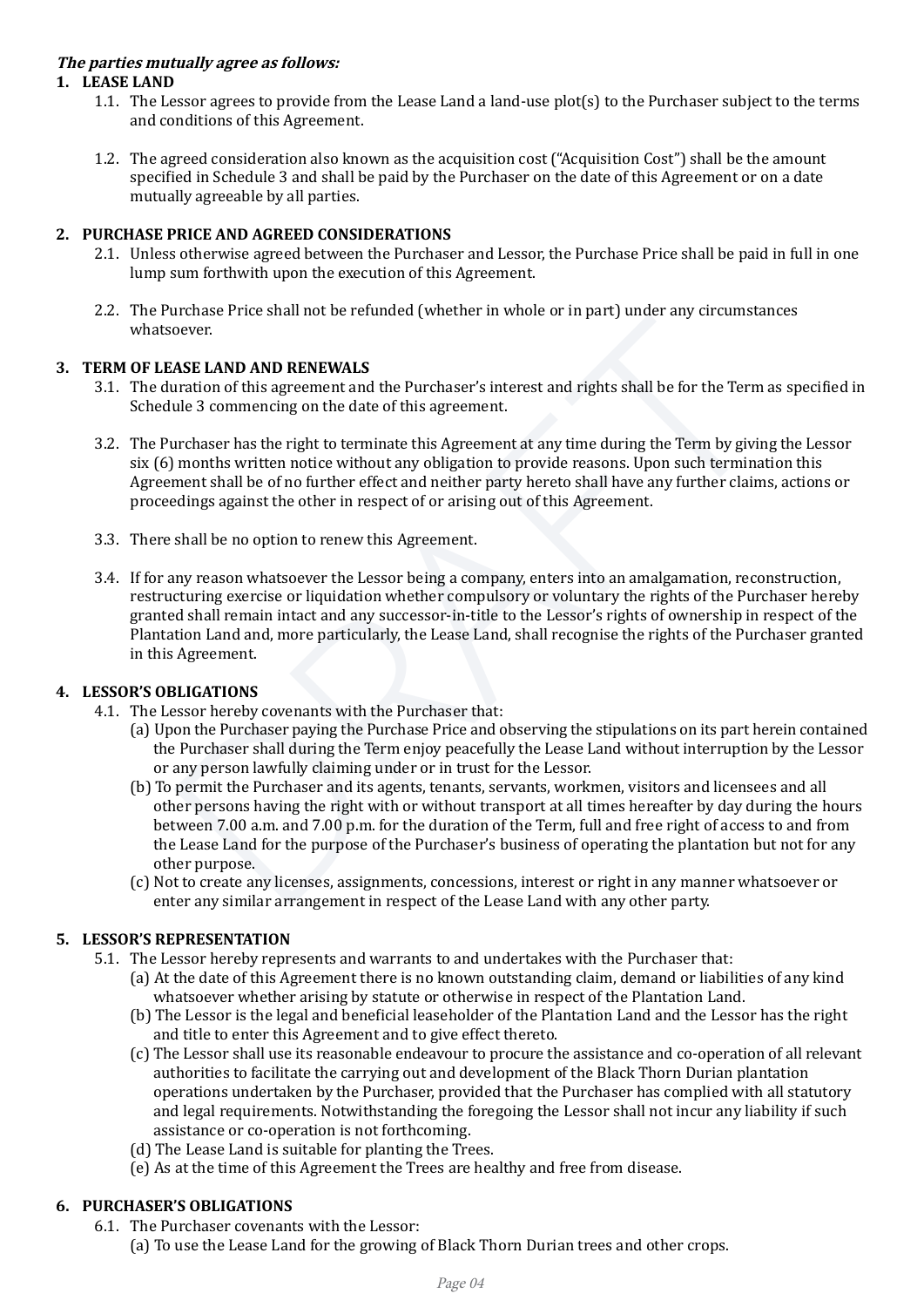- (b) To comply with the requirement of the relevant authority in respect of the operation of the Black Thorn Durian plantation on the Lease Land.
- (c) Not to assign or sublet or part with the possession of the Lease Land or any part thereof without the consent in writing of the Lessor.
- (d) Not to encumber the Lease Land by any means whatsoever including using the Lease Land to secure any financing facilities or registering any caveats or leasehold instrument that has the effect of encumbering the Lease Land or the Plantation Land and, generally, to do everything and make every effort to ensure that the Lease Land shall be free from any encumbrances.
- (e) Not to dig take away nor sell any stone, gravel, earth, sand, clay, turf or peat from the said Lease Land without the prior written consent of the Lessor save and except for such activities required by the Purchaser to clear and prepare the said Lease Land or any part thereof for Black Thorn Durian plantation purposes.
- (f) Not to abuse and to ensure the Lessor and its agents, tenants, servants, workmen, visitors and licensees and all other persons having the right with or without transport shall not abuse the right granted herein by the Seller and/or The Managing Agent for full and free right of access to and from the Lease Land for the purpose of the Purchaser's business of operating the Black Thorn durian plantation but not for any other purpose.
- (g)On the expiration or earlier termination of this Agreement or the surrender of vacant possession of the Lease Land by the Purchaser for any reason, all plants, buildings infrastructures and additional facilities on the said Lease Land shall be handed over to the Lessor without payment, costs, compensation or damages whatsoever to the Purchaser.

#### **7. APPOINTMENT OF MANAGING AGENT**

- 7.1 The Purchaser does not have the expertise or experience to manage, grow and maintain the Trees and harvest the Durian, and is aware that it is necessary for the Trees to be properly maintained to prevent disease or damage to the Trees.
- 7.2 The Purchaser hereby appoints the Managing Agent as their agent to manage, grow and maintain the Trees, harvest and sell the Durian in accordance with the terms of this Agreement, and the Managing Agent accepts the appointment on the terms set out in this Agreement.
- 7.3. The Purchaser is aware that the Managing Agent may also be appointed by other parties to act as their managing agent and the Purchaser does not have any exclusivity to the services provided by the Managing Agent.
- 7.4 Save for acts caused by the Managing Agent's negligence or wilful default, the Managing Agent shall not be liable for action taken or omitted by it under or in connection with this Agreement in good faith.
- ren by us select analy or the Maraging Agent for thu and the reparation of the purpose of the purpose of the Purchaser's business of operating the Black Thorn durian plift for any other purpose.<br>The form and for the purpos 7.5 The Managing Agent may act under this Agreement through its personnel and agents. The Managing Agent may, upon request by the Purchaser or at any time in its discretion, recommend to the Purchaser the appointment of other persons as the Managing Agent, whose appointment may be on the same terms and conditions set out in this Agreement, and the Purchaser agrees that if they decide to effect a change in the appointment following the Managing Agent's recommendation, they will execute such document as may be required to effect the change. The Purchaser shall bear the cost of preparing such documents, and all reasonable costs incurred by the Managing Agent up to the date of change in the appointment.

#### **8. DUTIES AND RESPONSIBILITIES OF MANAGING AGENT**

- 8.1 The Managing Agent shall use all reasonable skill and care to manage and maintain the Trees and harvest the Durian including without limitation performing the following activities in carrying out its duties: (a) Ensure that the Trees have a unique identification number and are clearly identifiable as belonging to
	- the Purchaser.
	- (b) Ensure that that the Trees are protected from damage and/or disease, growing healthy and using its reasonable endeavours to prevent the spread of any diseases to neighbouring trees at the Plantation.
	- (c) Encourage growth of the Trees and Durian.
	- (d) Harvest and sell the Durian.
	- (e) Comply with reasonable directions, which the Purchaser may from time to time give to the Managing Agent.
- 8.2 The Managing Agent will replace any Tree affected by one or more of the conditions listed below at no extra cost to the Purchaser, replacing with other equivalent Black Thorn Durian trees, and such replacement shall be treated as Trees for the purpose of this Agreement:
	- (a) Fire.
	- (b) Lightning.
	- (c) Cyclone.
	- (d) Drought.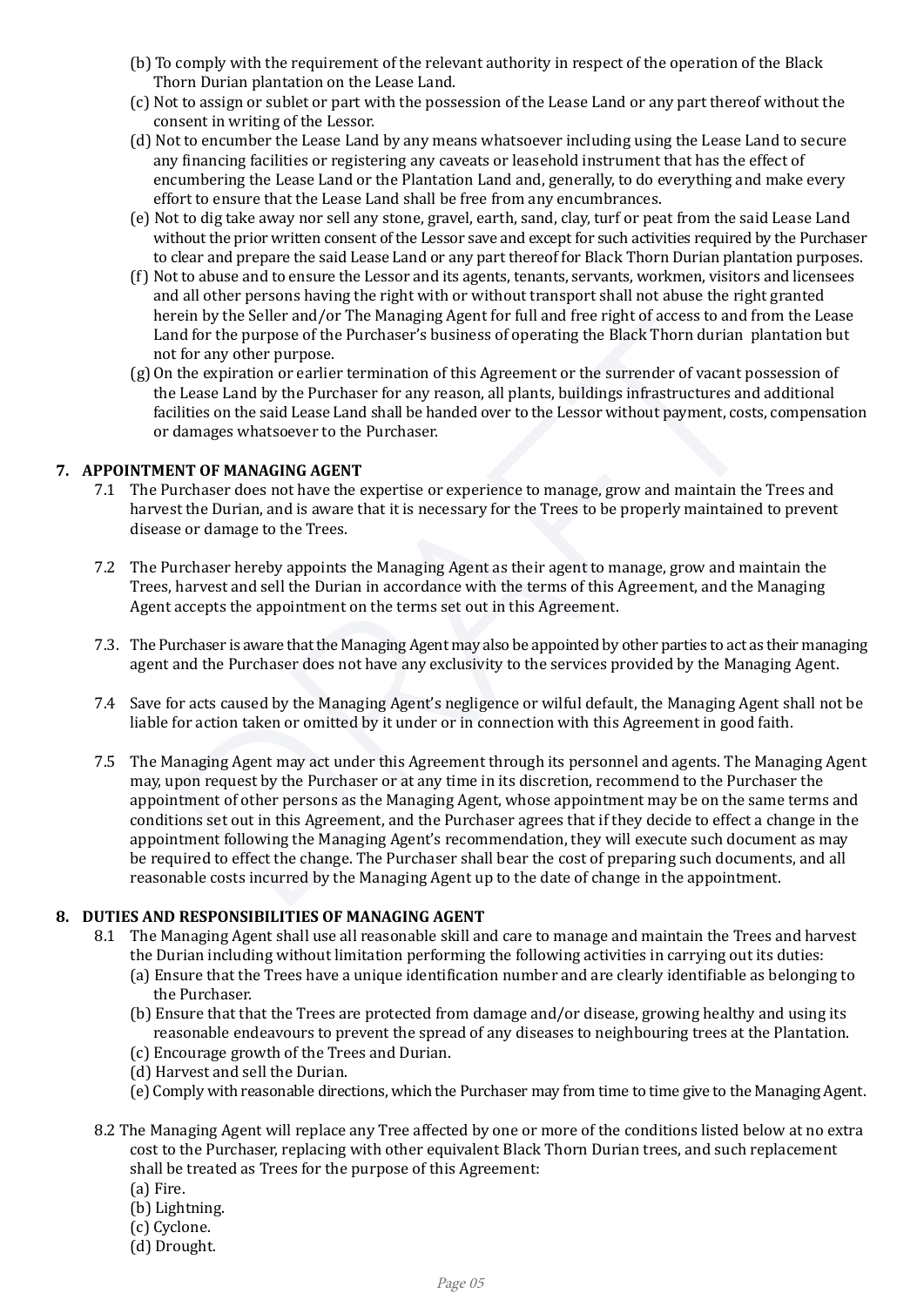- (e) Flooding.
- (f) Pest and Disease.
- (g) Wild Animal Damage.
- (h) Theft.
- (i) Vandalism.
- 8.3. The Purchaser acknowledges and accepts that the Managing Agent is entitled to implement decisions relating to the below and preform these services as it deems fit:
	- (a) The management, growth and maintenance of the Trees.
	- (b) The harvest and sale of the Durian.
- 8.4 The Purchaser and the Managing Agent agree that where recommendations are given by the Managing Agent in connection with the duties to be performed by the Managing Agent pursuant to this Agreement, the Purchaser at all times retains the right to make the final decision. The Purchaser shall be responsible for all actions and/or omissions of the Managing Agent in complying with the instructions of the Purchaser.

# **9. HARVEST OF DURIAN & INTERCROPS**

- 9.1 The Purchaser understands that the Trees and Durian are living and growing organisms. As such their reaction to climatic factors along with their size, weight, quantity, rate of growth and ultimately harvest date and value can vary due to biological reasons outside of the Managing Agents control.
- 9.2 For the purpose of this Agreement, "Harvest" means cutting, collecting and transporting the Durian to an appropriate facility nominated by the Managing Agent.
- 9.3 The Managing Agent expects a harvest of Intercrops to occur annually; beginning in the end of the first 12-month period (first year), and up to and including the twentieth (20th) year from the date of this Agreement. The Intercrops however will be terminated if at any time the Managing Agent deems, they are detrimental to the growth of your Trees and Durian. As a result of termination, the Purchaser will not receive any harvest sale proceeds from Intercrops.
- 9.4 The Purchaser's Durian harvest is expected to occur annually beginning in the fifth (5th) year up to and including the twentieth (20th) year from the date of this Agreement.
- 9.5 The Managing Agent shall:
- renaser at an umes reassins me rignt to make the unia decision. The purchaser stant be<br>actions and/or omissions of the Managing Agent in complying with the instructions of<br>**DURIAN & INTERCROPS**<br>**DURIAN & INTERCROPS**<br>**DRAFT** (a) Decide and use its reasonable endeavours to commence Harvest on the intended date ("Harvest Date") and if that is not possible for any reason whatsoever, the Managing Agent shall inform the Purchaser accordingly and a new harvest date shall be nominated by the Managing Agent. If the Purchaser does not give any objection in writing hereto within seven (7) days of the nomination, the Purchaser is deemed to have given its consent, and the Managing Agent can then proceed with Harvest on the new Harvest Date.
	- (b) Carry out the Harvest in a responsible manner, with reasonable skill and care without causing damage to any other neighbouring trees, crops or vegetation. Any damage caused to any other trees, crops or vegetation shall be the responsibility of the Managing Agent and shall be borne by the Managing Agent unless such damage was caused due to the implementation of the Purchaser's instructions which were not in line with the Managing Agent's recommendation, in which event the Purchaser shall be responsible for such damages, if any.
	- (c) Ensure that the Harvest is clearly marked and identifiable as belonging to the Purchaser and not co-mingled with any other Harvest not belonging to the Purchaser.
	- (d) Ensure that the Harvest is stored securely and, in an environment, suitable for such storage until the Harvest is sold.
	- (e) Notify the Purchaser within thirty (30) days of Harvest completion along with Harvest quantity.
- 9.6 The Purchaser shall pay the Managing Agent a fee (the "Management and Harvest Fee") which shall be equal to thirty per cent (30%) of the actual gross sales proceeds, and which shall be retained by the Managing Agent as payment due to it for services rendered.
- 9.7 The Purchaser shall pay the Managing Agent an annual management fee as per Schedule 5, (the "Annual Management Fee") which shall be payable each year up until the end of the Term.

# **10. SALE OF DURIAN AND INTERCROPS**

- 10.1 In regards to the Durian, the Managing Agent shall:
	- (a) Sell the Durian on behalf of the Purchaser using reasonable efforts at the best reasonable obtainable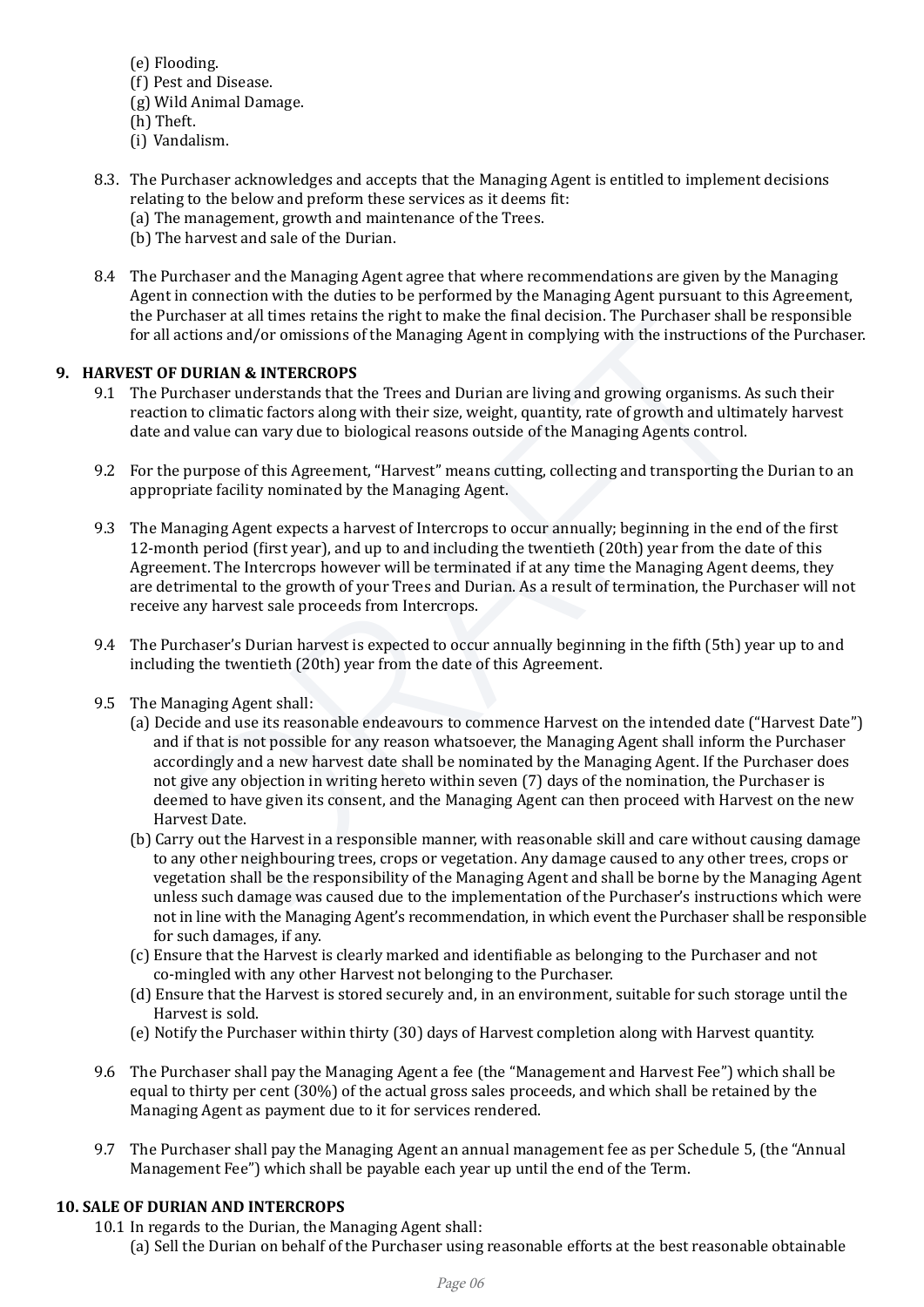price on the international wholesale import/export market (the "Market Price"). The Managing Agent shall not have any responsibility or liability whatsoever on the Market Price at which the Durian are sold at.

- (b) Collect all the proceeds from the sale of Durian at the Market Price (the "Durian Sales Proceeds") on behalf of the Purchaser.
- 10.2 When Intercrops are harvested, provide the Purchaser with an annual payment (the "Intercrop Fee") of United States Dollars 36.40 per Black Thorn Durian Tree, starting at the end of the first 12-month period (first year), from the date of signing of this Agreement.
- 10.3 In consideration of the Purchaser appointing the Managing Agent to perform all the services set out in this Agreement, including without limitation, the sale of the Durian on behalf of the Purchaser, the Managing Agent hereby guarantees to the Purchaser a minimum guaranteed sale price in respect of each as set out in Schedule 4, so that if for any reason whatsoever the actual sale price of the Durian is less than that of the Minimum Guaranteed Sales Price in respect thereof, the Sales Proceeds to be paid to the Purchaser shall be determined based on the Minimum Guaranteed Sales Price for that Harvested Marketable Products. For the avoidance of doubt:
	- (a) The Minimum Guaranteed Sales Price is only applicable if the actual sale price of the Durian sold by the Managing Agent on behalf of the Purchaser is less than the Guaranteed Sales Price set out in Schedule 4.
	- (b) The Minimum Guaranteed Sales Price does not take into consideration the Management and Harvest Fee payable to the Managing Agent.
- 10.4 The Managing Agent shall inform the Purchaser the proposed terms of the sale of the Durian Harvest.
- 10.5 The Managing Agent shall within thirty (30) days of the collection of the Sales Proceeds, pay to the Purchaser the balance after deducting the Management and Harvest Fee, which deductions are hereby irrevocably authorized by the Purchaser.

#### **11. DURATION**

- 11.1 This Agreement shall be valid for a period of twenty (20) years from the date of signing of this Agreement, where upon this Agreement shall be automatically terminated thereafter.
- we not all the Minimum Guaranteed Sales Price in respect thereof, the Sales Proceeds to be paid to the Pur<br>um Guaranteed Sales Price in respect thereof, the Sales Proceeds to be paid to the Pur<br>environment based on the Min 11.2 The Purchaser may at any time terminate this Agreement by giving to the Managing Agent not less than ninety (90) days' notice in writing whereupon this Agreement shall be automatically terminated after the date set out in the notice. In the notice of termination, the Purchaser shall indicate who shall replace the Managing Agent and the Purchaser shall bear any and all reasonable administrative costs incurred by the Managing Agent up to the date of change in the appointment.

#### **12. PAYMENT**

12.1 Unless otherwise requested by the Purchaser, all payments required to be made under this Agreement shall be made to the Purchaser by the Managing Agent in any of the following currencies MYR (Malaysia Ringgit), USD (United States Dollars), EUR (European Union Euros), SGD (Singapore Dollars) or AUD (Australian Dollars) by SWIFT transfer.

#### **13. DISPUTE RESOLUTION**

- 13.1 The Purchaser and Managing Agent both agree that any disputes or claims arising out of, or in connection with this Agreement shall be settled out of court by a mutually agreed independent arbitrator/mediator and that all findings and rulings by the mutually agreed independent arbitrator/mediator are considered final and legally binding onto all parties that are being arbitrated/mediated.
- 13.2 A party may not start arbitrator/mediator proceedings about a dispute arising out of this agreement unless it first complies with the below clause (a) and clause (b). If the disputing parties do not resolve the dispute under the stated clause (b), the parties concerned may commence arbitration/mediation proceedings.
	- (a) A party claiming that a dispute has arisen must notify each other party in writing, with full details of the dispute.
	- (b) Each party to the dispute must use its best endeavours to amicably resolve the dispute within 5 business days following receipt of the above-mentioned written notice of the dispute or a longer period if mutually agreed by the parties to the dispute.

#### **14. MISCELLANEOUS**

14.1 Nothing contained or implied in this Agreement shall constitute or be deemed to constitute a partnership, joint venture, agency or similar relationship between the Parties.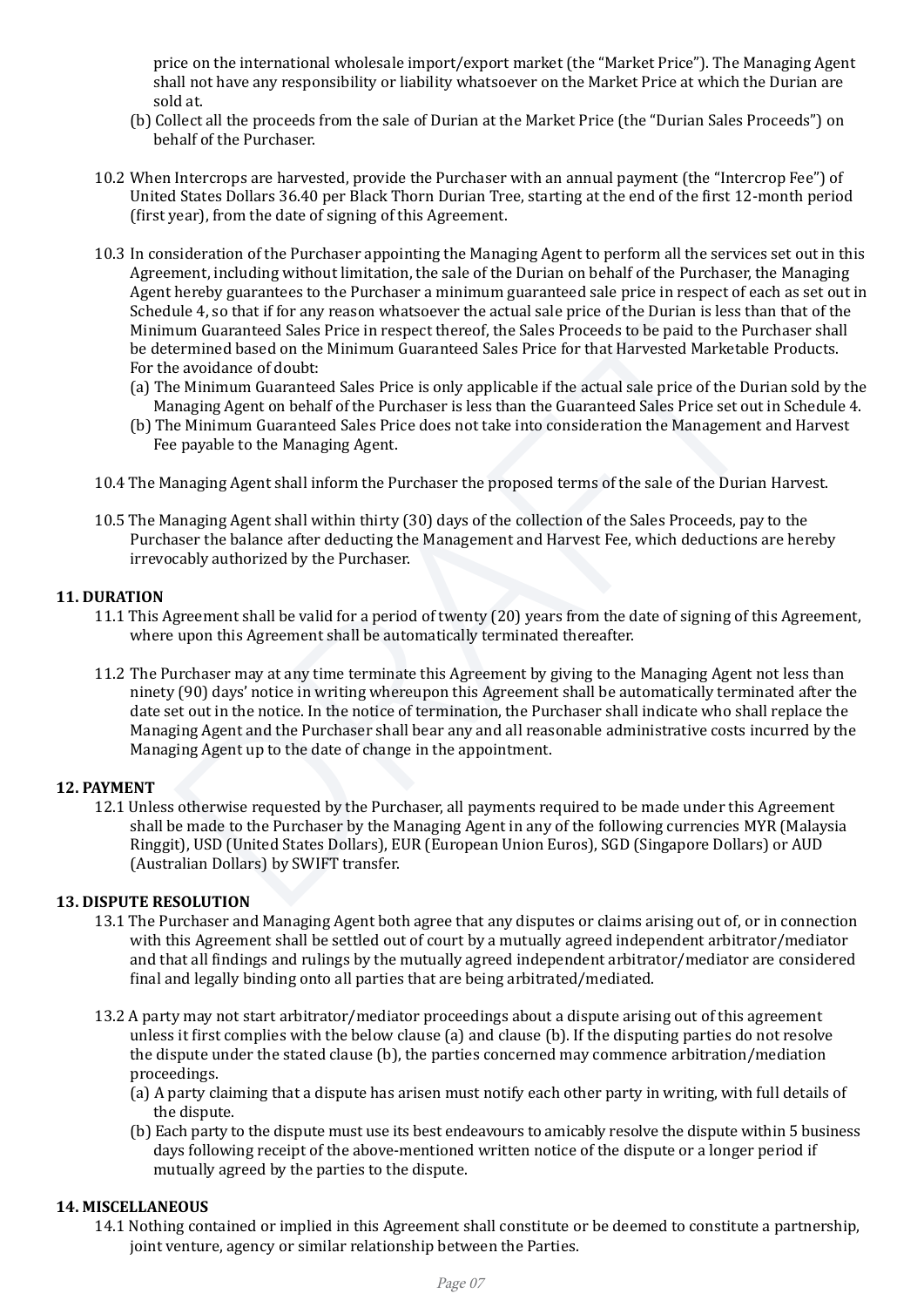- 14.2. The Purchaser acknowledges that this Agreement requires the Purchaser to provide certain personal data in relation to or in connection with this Agreement and that the Managing Agent agrees to keep the Purchasers data private and secure and will not under any circumstances share it with any third party unless legally required to do so.
- 14.3 Any notice or communication under or in connection with this Agreement shall be in writing in the English Language and shall be delivered personally, or by post, or electronic means to the addresses given in this Agreement or at such other address as the recipient may have notified to the other parties in writing. Proof of posting or dispatch or electronic communication to the Purchaser shall be deemed to be proof of receipt.
- 14.4 No parties shall be liable for any delay in or failure of performance hereunder due to any contingency beyond its reasonable control (herein referred to as "Force Majeure") which shall be deemed to include, but not be limited to an act of God, if a natural disaster or state of emergency is declared by the Malaysian Government.
- 14.5 The Purchaser may at any time assign the benefit and transfer the obligations of this Agreement to such parties as he deems fit (the "Assignee") provided that notice of such assignment and transfer is given to the Managing Agent, and the Assignee agrees to be bound by the terms of this Agreement as if it were a party set out therein.
- 14.6 The Purchaser understands and agrees that even though this agreement includes both the "The Seller" and "The Managing Agent" that these are two separate entities and that each entity shall be responsible separately for their performance obligations to their corresponding parts of this agreement.
- 14.7 This Agreement sets forth an agreement and understanding between the Parties that supersedes all previous agreements, discussions and negotiations (regardless if they were verbal or written) between the Parties with respect to the subject matters hereof. This Agreement is governed by, and shall be construed in all respects in accordance with, the laws of Malaysia.

#### **15. SIGNATURES**

In witness whereof this Agreement has been entered into on the date stated on page 1 of this agreement.

#### **THE SELLER/LESSOR**

Signed by Mr. Paul Martin: For and on behalf of, AGROFORESTRY GROUP LIMITED

DIGITAL SIGNATURE OF MR. PAUL MARTIN

# ER/LESSOR<br>
Mr. Paul Martin:<br>
DIGITAL SIGNATURE OF<br>
SETRY GROUP LIMITED<br>
MR. PAUL MARTIN<br>
MR. PAUL MARTIN<br>
LEGING AGENT<br>
DIGITAL SIGNATURE OF<br>
MR. PAUL VINCENT<br>
SESTRY MANAGEMENT SDN. BHD.<br>
MR. PAUL VINCENT<br>
(1)<br>
THASER<br>
(1 **THE MANAGING AGENT** Signed by Mr. Paul Vincent: For and on behalf of, AGROFORESTRY MANAGEMENT SDN. BHD.

DIGITAL SIGNATURE OF MR. PAUL VINCENT

#### **THE PURCHASER** Purchaser (1)

Digital Signature:

Purchaser (2) Digital Signature: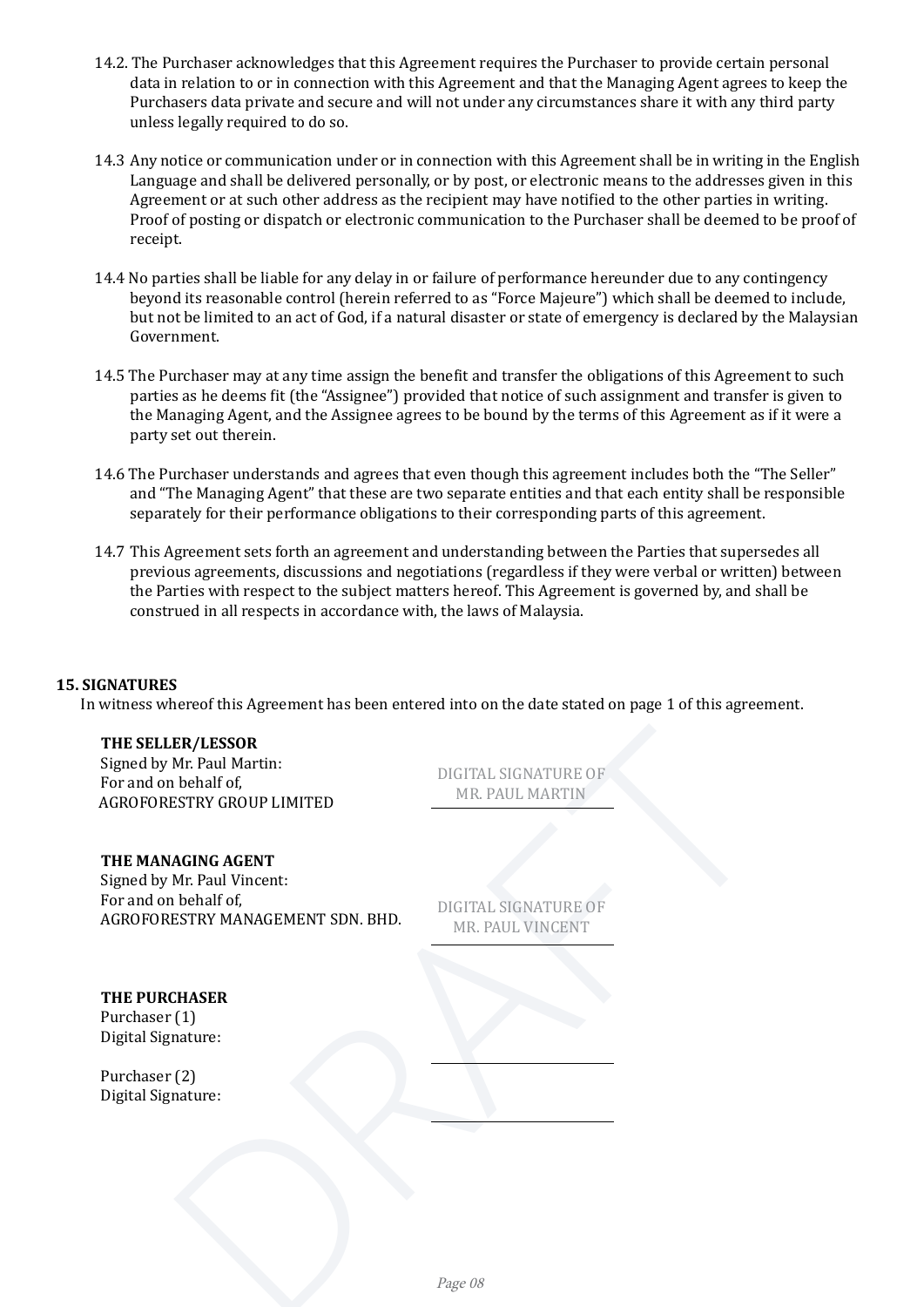#### **SCHEDULES**

#### *Schedule 1* **THE PURCHASER(S)**

| <b>Details</b>         | Purchaser 1 | Purchaser 2 |
|------------------------|-------------|-------------|
| Full name              |             |             |
| Nationality            |             |             |
| NRIC/Passport number   |             |             |
| Correspondence address |             |             |
| Country                |             |             |
| Mobile number          |             |             |
| Email address          |             |             |

## *Schedule 2* **THE PLANTATION PLOT & BLACK THORN DURIAN TREES**

| Email address                                              |                                                                 |
|------------------------------------------------------------|-----------------------------------------------------------------|
| chedule 2<br>HE PLANTATION PLOT & BLACK THORN DURIAN TREES |                                                                 |
| <b>Plantation address</b>                                  | GM 73 Lot 163 Mukim Sedenak, District of Kulai, Johor, Malaysia |
| <b>GPS</b> coordinates                                     | 1°45'50.0"N, 103°37'11.0"E                                      |
| Plot number(s)                                             |                                                                 |
| Number of trees purchased                                  |                                                                 |
| <b>CQUISITION COST</b><br>Acquisition cost of trees        |                                                                 |
|                                                            |                                                                 |
| Term                                                       | Twenty (20) years commencing from the date of this Agreement    |
| chedule 4<br><b>IINIMUM GUARANTEED SALES PRICE</b>         |                                                                 |
| Sale price                                                 | USD 12 for every KG of Black Thorn durian fruit                 |
| Intercrop Fee Payable to Purchaser                         |                                                                 |
| Intercrop fee                                              | USD 36.40 per Black Thorn durian tree                           |
| chedule 5                                                  |                                                                 |

#### *Schedule 3* **ACQUISITION COST**

| Acquisition cost of trees |                                                              |
|---------------------------|--------------------------------------------------------------|
| Term                      | Twenty (20) years commencing from the date of this Agreement |

#### *Schedule 4*  **MINIMUM GUARANTEED SALES PRICE**

| Sale price                         | USD 12 for every KG of Black Thorn durian fruit |  |  |  |  |
|------------------------------------|-------------------------------------------------|--|--|--|--|
| Intercrop Fee Payable to Purchaser |                                                 |  |  |  |  |
| Intercrop fee                      | USD 36.40 per Black Thorn durian tree           |  |  |  |  |

#### *Schedule 5* **ANNUAL MANAGEMENT FEE**